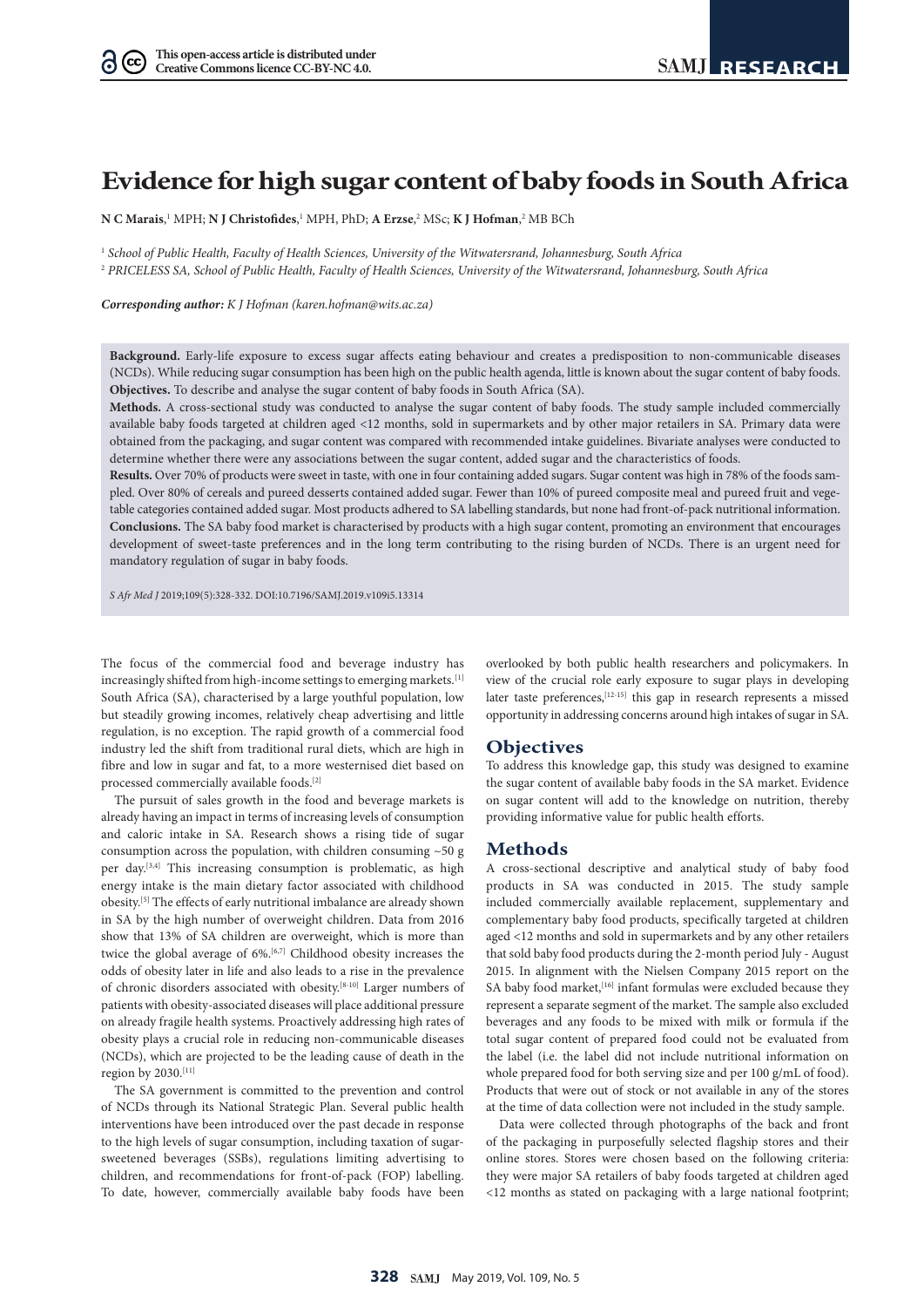and they sold brands mentioned in the Euromonitor Baby Food in South Africa report.<sup>[17]</sup> The investigator (NM) visited two or three branches of four major retailers in Gauteng Province. Baby foods were compared against a list of products in each brand obtained from the manufacturers' websites. For the purpose of comprehensive data collection, shelf labels were also reviewed for products that were out of stock and not available at the time of data collection, allowing the investigator to estimate how many items were not captured in the sample. Brands that were mentioned in the Brandshare LBN section of the Euromonitor report but were not available in any of the stores or the SA online stores were the Harley's brand, Nestlé Baby Delight and Nestlé Baby Menu. Both Nestlé brands seem to have been discontinued, as they were not available in Nestlé's current brand list in 2015. The Harley's brand listed in the Euromonitor report was not available in stores sampled or online. It was found that 17 baby food products (one from Bumbles brand, seven from Ella's Kitchen brands, two from Organix brand and seven from Purity brand) were out of stock or not available at the time of the study.

Data collected were product name, product description, brand, ingredients and nutritional information. The latter included sugar per 100 g (g), sugar per serving (g), energy per 100 mL/g (kJ), energy per serving (kJ), and any phrases indicating sugar content.

#### **Data categorisation**

We used the Euromonitor Baby Food in South Africa report<sup>[17]</sup> to create categories for food type (dry baby food, prepared baby food, other) and food subtype (snacks, cereals, pureed fruit, pureed fruit and vegetables, pureed vegetables, pureed composite meal, pureed dessert) based on the product name and product description. Dry baby foods included products that had to be reconstituted with water, which in this study solely included cereals. Baby food products were further classified as *sweet* or *savoury* based on a previously published study.[18] Sweet included all foods sweetened with sugar, honey or fruit, and this included snacks, pureed fruit, pureed fruit and vegetables, pureed desserts and most of the cereals. Savoury was all other foods – mainly composite meals excluding fruit and pureed vegetables only. Products were classified as having *added sugar*if their list of ingredients included sugar. The initial aim to group products further by the different types of added sugar was hindered because no sample in our study indicated such information. To interpret total sugar content, we relied on a guideline used by Elliott and Conlon.[19] The guideline classified baby foods as having high levels of sugar if they had >20% of total calories derived from sugar, and as having acceptable levels of sugar when <20% of total calories were derived from sugar. The total sugar content of each product was compared with recommended intake values and placed into one of two categories, namely *high* (above the recommended daily limit) and *acceptable* (within the recommended guidelines).

#### **Adherence to labelling standards**

To assess the extent to which baby food products conform to SA foodlabelling regulations, data were compared against the mandatory requirements around labelling. These include that nutritional information is to be presented in tabular format with a heading 'Typical nutritional information'. Mass/volume of a single serving must be also indicated, accompanied by minimum mandatory information as prescribed per single serving and per 100 g/mL.<sup>[20]</sup>

The front of the pack of all items was also assessed for nutritional information relating to sugar content. 'No added sugar' and 'Sugar free' were the only two phrases that were used as an indication of sugar content in a product.

## **Statistical analysis**

All statistical analysis was performed using Stata software version 9.0 (StataCorp, USA).[21] The Shapiro-Wilk test and Q-norm plot test were used for continuous variables (sugar content per 100 g, sugar content per serving), while the distribution of the data was determined by using skewness and kurtosis (D'Agostino test) for normality. All distributions were found to be non-normal except for the sugar content variables.

Descriptive statistics were used to describe the sugar content and the added sugar of the sample. Pearson's  $\chi^2$  test was used to detect associations between categorical variables. Fisher's exact test was used when one or more of the categories had an expected frequency  $\alpha f < 5$ 

A waiver was obtained from the Human Research Ethics Committee at the University of the Witwatersrand as data were obtained from products that are in the public domain, and no human subjects were involved in this study. Permission to take photographs was verbally requested at each store.

# **Results**

# **General characteristics**

A sample of 269 baby food items was collected for general characteristics and sugar content data, but there were 34 products that did not detail sugar per serving or sugar per 100 g on the label required for the sugar content analysis. This left a sample size of 235 for the analysis of sugar per 100 g and sugar per serving. Products were available from 12 different manufacturers. The characteristics of the baby foods are set out in Table 1. Nearly ninety percent (86.2%) of the products were prepared baby food, of which 33.5% was pureed fruit and 21.2% was pureed composite meals. The sweet food subtypes included snacks, pureed fruit and pureed desserts, and most of the cereals. Of 22 cereal samples, only an organic plain rice cereal was not sweetened with sugar or fruit. The sample included a 'spinach and carrot' cereal that was sweetened with sugar, despite its name implying a savoury product. Composite meals that contained added sugar, including in the form of honey, were a carrot blend with semolina and two types of breakfast oats.

## **Sugar content and added sugar**

Even though three-quarters (74.3%) of baby foods did not include sugar in their list of ingredients, thereby falling in the 'no added

| Table 1. Characteristics of baby foods $(N=269)$ |                    |  |  |
|--------------------------------------------------|--------------------|--|--|
| <b>Characteristics</b>                           | $n\left(\%\right)$ |  |  |
| Food type                                        |                    |  |  |
| Dry baby food                                    | 22(8.2)            |  |  |
| Prepared baby food                               | 232 (86.2)         |  |  |
| Other                                            | 15(5.6)            |  |  |
| Food subtype                                     |                    |  |  |
| Snacks                                           | 18(6.7)            |  |  |
| Cereals                                          | 22(8.2)            |  |  |
| Pureed fruit                                     | 90(33.5)           |  |  |
| Pureed fruit and vegetables                      | 18(6.7)            |  |  |
| Pureed vegetables                                | 23(8.6)            |  |  |
| Pureed composite meal                            | 57(21.2)           |  |  |
| Pureed dessert                                   | 41 (15.2)          |  |  |
| Sweet v. savoury                                 |                    |  |  |
| Sweet foods                                      | 189 (70.3)         |  |  |
| Savoury foods                                    | 80 (29.7)          |  |  |
|                                                  |                    |  |  |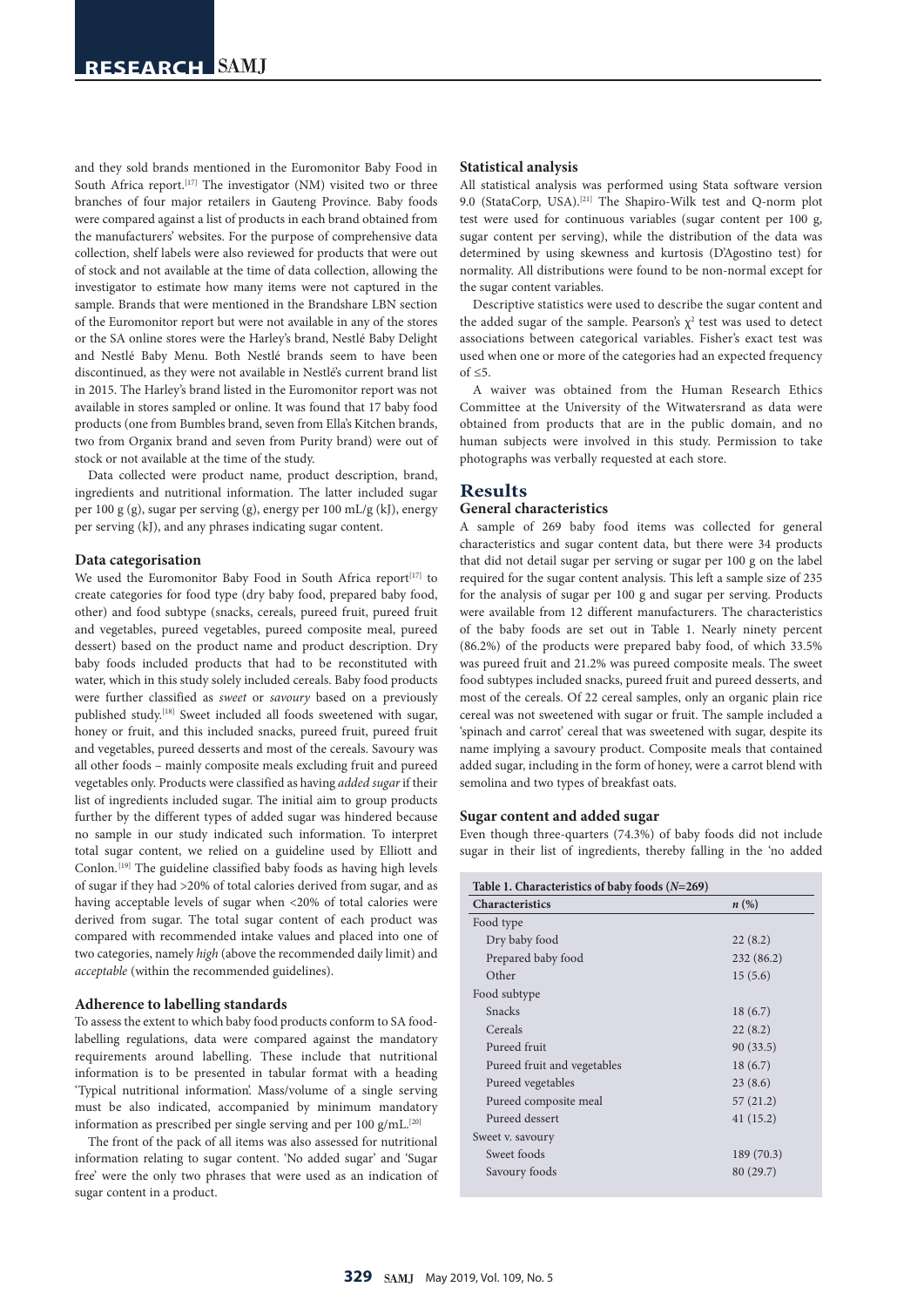sugar' category, the total sugar content was high in 77% of the products. When broken down by food type, results indicated that pureed fruit had the highest sugar content per serving, followed by pureed desserts, with an average of 12.2 g per serving and 12.0 g per serving, respectively (Table 2). Snacks, cereals and pureed fruits all had high mean sugar concentrations (sugar per 100 g) yet differed with regard to added sugar (Table 3).

There were significant associations between food type and food subtype for added sugar. The majority (86.4%) of the dry baby food products had added sugar, while less than a quarter (17.2%) of the prepared baby food products had added sugar. The cereals and pureed desserts categories contained over 80% of the products containing added sugar. This contrasts with the pureed composite meal and pureed fruit and vegetable categories, where less than 10% of the products contained added sugar. In the snacks category, 55.6% of the products had added sugar. Nutritional information on the different types of added sugar or the percentage of sugar added during manufacturing was not available on any of the products in our sample.

Only 22.6% of baby foods had acceptable levels of sugar (Table 4). There were significant differences in the proportion of products with

**Table 2. Sugar content of baby foods per 100 g and per serving by food type and subtype (***N***=235)**

|                             | Sugar per   | Sugar per       |
|-----------------------------|-------------|-----------------|
|                             | 100 g(g),   | serving $(g)$ , |
| <b>Characteristics</b>      | mean $(SD)$ | mean(SD)        |
| Food type                   |             |                 |
| Dry baby food               | 28.8 (11.3) | 11.0(5.8)       |
| Prepared baby food          | 7.3(4.5)    | 9.1(5.5)        |
| Other                       | 11.9(4.0)   | 5.1(4.8)        |
| Food subtype                |             |                 |
| <b>Snacks</b>               | 11.5(3.8)   | 6.1(4.9)        |
| Cereals                     | 28.8(11.3)  | 11.0(5.8)       |
| Pureed fruit                | 11.1(3.3)   | 12.2(4.2)       |
| Pureed fruit and vegetables | 8.4(2.7)    | 10.0(3.7)       |
| Pureed vegetables           | 4.6(3.6)    | 5.4(4.5)        |
| Pureed composite meal       | 2.4(1.9)    | 4.0(3.0)        |
| Pureed dessert              | 6.8(2.5)    | 12.0(5.6)       |

SD = standard deviation.

| Table 3. Associations between the characteristics of baby |  |
|-----------------------------------------------------------|--|
| foods and added sugar $(N=269)$                           |  |

|                            | No added           | Added              |                         |
|----------------------------|--------------------|--------------------|-------------------------|
|                            | sugar              | sugar              |                         |
|                            | $(N=200),$         | $(N=69)$ ,         |                         |
| <b>Characteristics</b>     | $n\left(\%\right)$ | $n\left(\%\right)$ | $p$ -value <sup>*</sup> |
| Food type                  |                    |                    | < 0.01                  |
| Dry baby food              | 3(13.6)            | 19 (86.4)          |                         |
| Prepared baby food         | 192(82.8)          | 40 (17.2)          |                         |
| Other                      | 5(33.3)            | 10(66.7)           |                         |
| Food subtype               |                    |                    | < 0.01                  |
| Snacks                     | 8(44.4)            | 10(55.6)           |                         |
| Cereals                    | 3(13.6)            | 19(86.4)           |                         |
| Pureed fruit and vegetable | 129(98.5)          | 2(1.5)             |                         |
| Pureed composite meal      | 53(93.0)           | 4(7.0)             |                         |
| Pureed dessert             | 7(17.1)            | 34 (82.9)          |                         |
| *Fisher's exact test.      |                    |                    |                         |
|                            |                    |                    |                         |

acceptable and high levels of sugar by food subtype and added sugar for sugar content. Four manufacturers offered no baby food products with acceptable levels of sugar in certain categories, including cereals and yogurts from Nestlé, fruit purees from SMI International – Barney, and fruit and vegetable purees from Bumbles and Pure. In contrast, pureed composite meals contained two-thirds of the products with acceptable levels of sugar. No significant association was found between sugar content and food type.

## **Adherence to labelling standards**

Labelling of most baby food products adhered to standards (85.1%). There were no products in the sample with FOP nutritional information, and only 1.1% of packages sampled mentioned sugar FOP.

# **Discussion**

This is the first study to examine the sugar content of baby food products available in SA supermarkets. Relying on total sugar content, it critically reviews how these foods conform to the recommendations. Its strength lies in its informational value, that provides a benchmark against which public health policy and nutritional changes can be compared in SA.

#### **Main findings**

Our results resonate with findings in other countries, such as the UK, Canada and the USA.<sup>[17,18,22,23]</sup> While a large proportion of baby foods did not contain added sugars, over 70% of the baby foods were classified as sweet because they contained free sugars. The importance of this finding lies in the possible role that the disproportionate availability of sweet-flavoured products relative to those with savoury tastes plays in influencing consumer choice. If parents purchase and feed their children baby foods with sweet flavours, this is likely to affect subsequent food preferences and eating behaviour,<sup>[4]</sup> predisposing individuals to obesity and related metabolic disorders. The large quantity of cereals with added sugar is particularly important in the SA rural context, where cereals are the dominant commercial products given as first foods to infants. A recent study from rural North West Province found that 35% of

#### **Table 4. Associations between the characteristics of baby foods and sugar content (***N***=235)**

|                            | Acceptable         | High               |             |
|----------------------------|--------------------|--------------------|-------------|
|                            | sugar              | sugar              |             |
|                            | $(N=53)$ ,         | $(N=182),$         |             |
| <b>Characteristics</b>     | $n\left(\%\right)$ | $n\left(\%\right)$ | $p$ -value* |
| Food type                  |                    |                    | 0.06        |
| Dry baby food              | 3(13.6)            | 19(86.4)           |             |
| Prepared baby food         | 43(21.7)           | 155(78.3)          |             |
| Other                      | 7(46.7)            | 8(53.3)            |             |
| Food subtype               |                    |                    | < 0.01      |
| Snacks                     | 7(38.9)            | 11(61.1)           |             |
| Cereals                    | 3(13.6)            | 19(86.4)           |             |
| Pureed fruit and vegetable | 8(7.1)             | 104(92.9)          |             |
| Pureed composite meal      | 35(68.6)           | 16(31.4)           |             |
| Pureed dessert             | $\theta$           | 32(100)            |             |
| Added sugar                |                    |                    | < 0.01      |
| No added sugar             | 50(26.3)           | 140(73.7)          |             |
| Added sugar                | 3(5.1)             | 56 (94.1)          |             |
| *Fisher's exact test.      |                    |                    |             |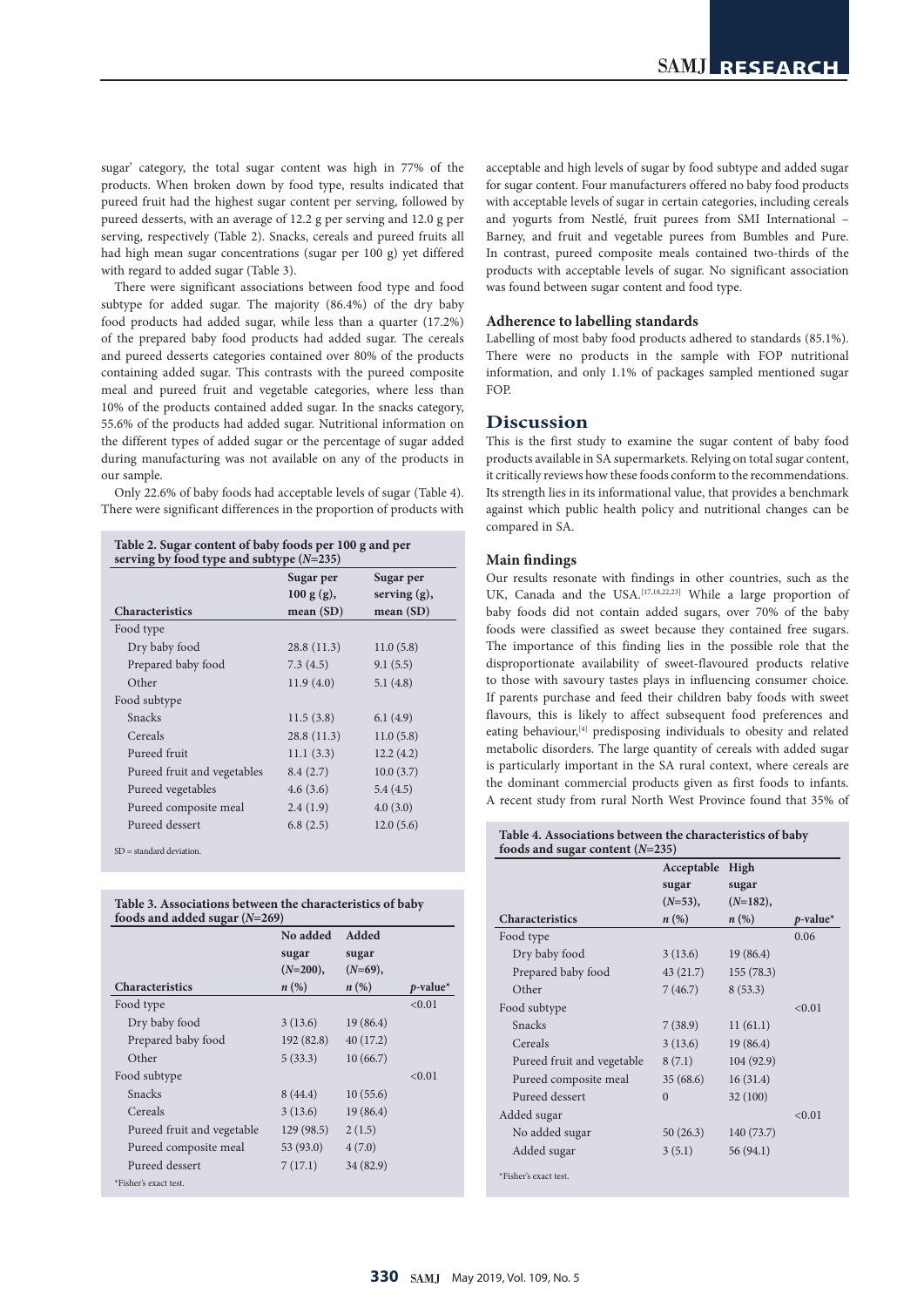mothers fed their infants commercial cereals, which together with home-made maize-meal porridge made up a large proportion of first weaning foods.[24] Similar findings were recorded in the more urban Gauteng Province, where commercial infant cereal was fed to 32% of infants as a first food.<sup>[25]</sup>

Despite the majority of baby foods having no added sugar, 78.7% of the commercial products sampled had a high total sugar content. This can be explained by the large proportion of pureed fruit in our sample, which made up >30% of all products sampled. Since fruits are high in natural sugars, it is to be expected that the total sugar content of fruit-based products and their overall calorie content will also be high. In SA, fresh fruit and commercially prepared food products are often introduced as second- and third-stage weaning foods,[24] which suggests that many infants are exposed to sweet tastes through fruit. Mashed and pureed whole fruits, prepared at home or purchased in shops, are important sources of vitamins, minerals and fibre, nutrients that make them good first-stage weaning foods that are easily digested. Sweet flavours from fruits are also an integral part of the feeding experience and paired with other flavours may help with the introduction of less readily accepted foods. Mashed and pureed whole fruits are therefore valuable in enhancing diet quality, providing a strong foundation for lifelong nutrition.<sup>[26]</sup> However, simple pureed foods with no added sugar but with a high total sugar content should be consumed in moderation. Pureed foods rich in sugar are equally likely to contribute to excess energy intake and can alter eating behaviour.[12,13]

#### **Adherence to labelling standards**

The majority of baby food products adhere to SA labelling standards. However, this finding should be interpreted with caution. In contrast to international guidelines on sugar (including the World Health Organization guidelines), the SA labelling regulations do not require the separation of different types of sugars in the nutritional information provided on packaging.<sup>[19,27,28]</sup> The lack of such regulatory measures for labelling was reflected in our analysis, where no study sample provided information on the type of sugars in its nutrition table. This deficiency limits consumers' ability to make informed nutrition decisions and select products that will lower their consumption of added sugar, and in turn their risk of developing adverse health conditions. It also prevents them from monitoring their daily added sugar intake against international recommendations, notably limiting added sugar intake to <5% or <10% of total daily calories.[29]

FOP labels are also seen as an effective method of informing consumers' nutritional choice based on nutritional content.[30] Despite the relatively large number of baby foods that were classified as high in sugar in our sample, we found that no product had a FOP label that showed nutritional information in any form. Given the requirement to provide nutritional details on portion sizes on nutritional tables and packaging<sup>[27]</sup> and the importance of this information in controlling obesity,<sup>[31]</sup> the presentation of details on nutrients per portion and the number of portions per package would be necessary.

# **Study limitations**

The primary limitation of this analysis is that the researcher solely relied on nutritional information reported on the packaging; no laboratory analysis was undertaken to verify the true nutritional content of the products. Future studies should replicate the analysis with laboratory testing before strong conclusions can be made concerning the validity of the nutritional information presented on

the packages. An additional limitation is that some items were out of stock at the time of data collection. Should these products have consistently higher or lower sugar content, they could have affected our results. An assumption can be made that if some of these brands are not easily available, general consumers would not purchase them. Finally, since the completion of data collection additional products have appeared and some of the packaging has changed.

## **Policy implications**

Despite the study limitations, our research contributes invaluable knowledge to the literature on prevention and control of foodrelated NCDs in SA and serves as a call for urgent policy action. The National Department of Health (NDoH) is committed to the prevention and control of NCDs, including obesity;<sup>[30]</sup> however, our study findings highlight that to date the proposed goal has not been adequately translated into action.

In the light of our results, there are at least three multipronged policy opportunities through which SA could work towards the goals outlined in its national strategic documents. First, there is an urgent need for legislation for the mandatory disclosure of added sugar by manufacturers, separating added and natural sugars on the nutritional information provided on packaging. Such policy should be applied in parallel with the establishment of enforcement and monitoring mechanisms. Research in the UK suggests that consumers want to be able to identify which products have added sugars v. intrinsic sugars only.<sup>[32]</sup>

Second, in conjunction with disclosure of added sugar, FOP labelling has also been identified as a cost-effective tool in encouraging healthy food choices,<sup>[33,34]</sup> as easily understandable caloric and nutritional information alters the context in which the public makes choices about food.[35] One promising and effective food labelling system is Chile's octagonal warning logos informing consumers that a product exceeds a recommended limit of sugar. In SA, urban consumers showed a clear demand for such health information and preferred products that are represented on the label as healthy.<sup>[36]</sup> Evidence suggests that the provision of information on sugar and health further empowers parents or caregivers of infants by improving their knowledge and awareness on the topic.[37] In order to provide a multipronged approach when improving awareness around sugar, educational messages should be included in the health promotion messages section of the Road to Health booklet and should be dated and signed by the sisters when they have explained the information to the carer.

Enforcement of regulations on labelling could have a knockon effect of manufacturers relooking at recipes to see if they can eliminate or decrease added sugar rather than advertising on labels that their food is high in sugar.

Lastly, incentivisation is key. The number of sweet baby food products and those that have added sugar needs to be reduced in favour of healthier alternatives. The Strategic Plan for the Prevention and Control of Non-Communicable Diseases 2013 - 17 showed that the most cost-effective interventions to reduce diet-related NCDs were mandatory regulations (e.g. the regulation of sodium levels in certain foods) and fiscal measures (e.g. food taxes on unhealthy food).<sup>[38]</sup> In view of the significant burden of hypertension in SA and its link to the high level of sodium intake, a mandatory guideline for sodium levels in processed foods was signed into law in 2013.[39] Beyond the number of lives saved, research showed that a reduction in salt consumption would also result in fiscal benefits.[40] Future research should explore the potential implementation of similar regulations in SA for sugar in baby foods and its impact on childhood obesity.